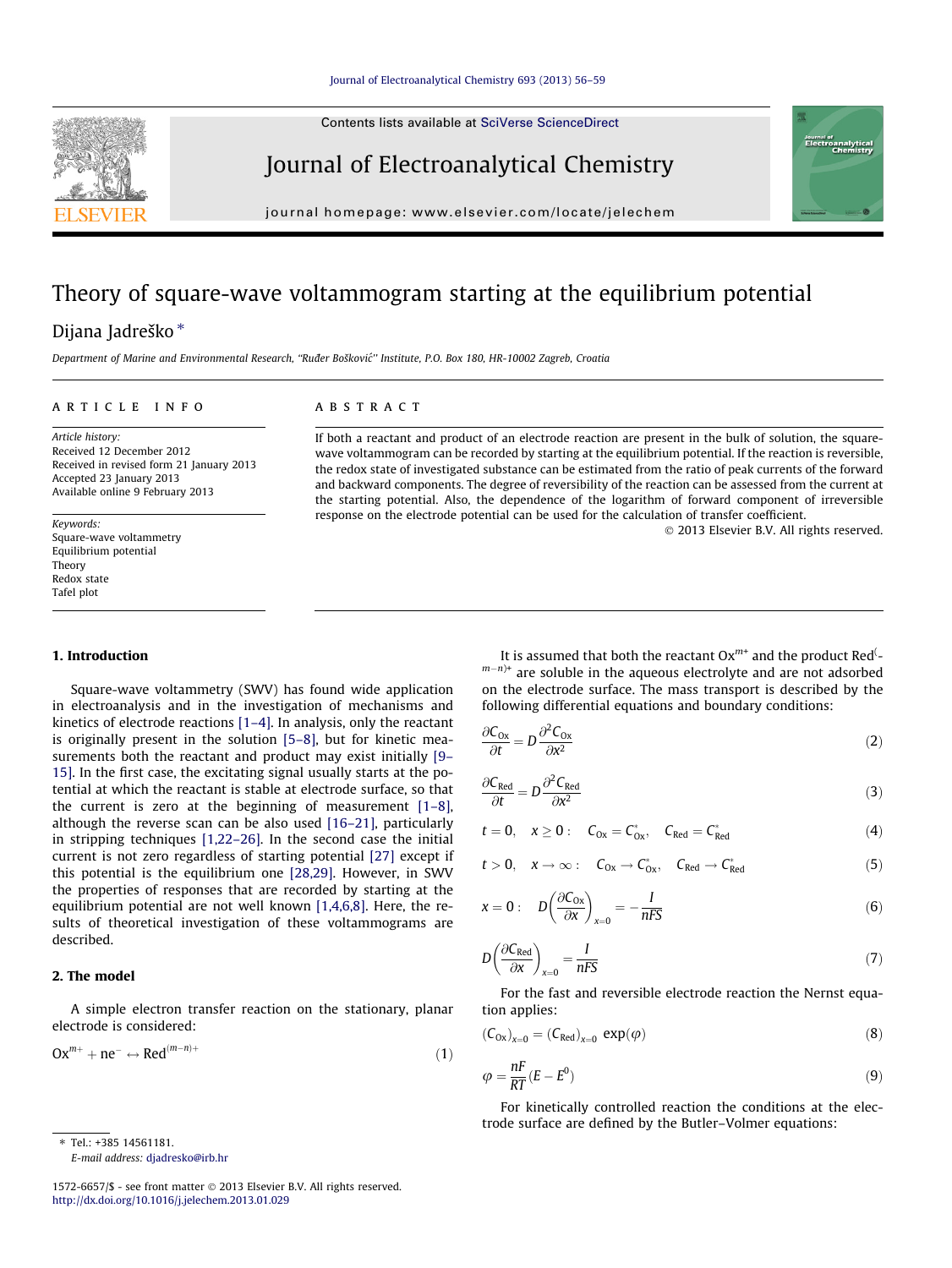<span id="page-1-0"></span>
$$
\frac{I}{nFS} = -K_s \exp(-\alpha \varphi) [ (C_{0x})_{x=0} - (C_{Red})_{x=0} \exp(\varphi) ]
$$
 (10)

The meanings of all symbols are listed in Table 1. Eqs. [\(2\)–\(10\)](#page-0-0) are solved by digital simulation, using one thousand space increments and the time increment defined as:  $\Delta t = \tau/25$  where  $\tau = 1/25$ 2f (i.e. each square-wave half-period is divided into 25 time increments). The dimensionless diffusion coefficient  $D\Delta t/\Delta x^2$  = 0.4 (in order to obtain stable and accurate results [\[30\]\)](#page-3-0) and the dimensionless kinetic parameter  $k$  =  $k_s(Df)^{-1/2}$  were used. The scan starts at the equilibrium potential:

$$
E_{\text{eq}} = E^0 + \frac{RT}{nF} \ln \frac{C_{0x}^*}{C_{\text{Red}}^*} \tag{11}
$$

The result of simulation is the dimensionless current:

$$
\Phi = \frac{I}{nFS(C_{0x}^* + C_{\text{Red}}^*)\sqrt{Df}}
$$
\n(12)

In SWV the current is measured at the end of each pulse and the difference between the currents measured on two successive pulses is recorded as a net response ( $\Delta \Phi$  =  $\Phi_f - \Phi_b$ ) and plotted as a function of the corresponding potential of the staircase waveform [\[1\]](#page-3-0). The forward and backward components of the response are also displayed.

## 3. Results and discussion

Fig. 1A shows theoretical square-wave voltammograms of reversible electrode reaction simulated for equal concentrations of reactant and product in the bulk of solution. The starting potential is equal to the standard potential. If the scan direction is negative, the forward current is reductive and the net response is negative. The minima of these two currents and the corresponding peak potentials are the following:  $\Phi_{\text{p,f}}$  = -0.3748,  $E_{\text{p,f}}$  = -0.008 V vs.  $E^0$ ,  $\Delta \Phi_p$  = -0.73405 and  $E_p$  = -0.003 V. The backward component is in maximum at the starting potential. For the positive scan direction the response is centrosymmetric:  $\Phi_{\text{nf}} = 0.3748$ ,  $E_{p,f}$  = 0.008 V,  $\Delta \Phi_p$  = 0.73405 and  $E_p$  = 0.003 V. Also, the minimum of backward, reductive component appears at the start. The combination of positive and negative scans gives the oxidative and reductive components that resemble the components of the re-

Table 1 List of symbols.

| ым от зунноот».       |                                                 |
|-----------------------|-------------------------------------------------|
| α                     | Transfer coefficient for the reduction          |
| $C_{Ox}$              | Reactant concentration                          |
| $C_{0x}^*$            | Bulk concentration of the reactant              |
| $C_{\text{Red}}$      | Product concentration                           |
| $C_{\text{Red}}^*$    | Bulk concentration of the product               |
| D                     | Common diffusion coefficient                    |
| dE.                   | Scan increment                                  |
| E                     | Electrode potential                             |
| $E^0$                 | Standard potential                              |
| $E_{\text{cav}}$      | Square-wave amplitude                           |
| $E_{eq}$              | Equilibrium potential                           |
|                       | Peak potential                                  |
| $E_{\rm p}$ f         | Square-wave frequency                           |
| F                     | Faraday constant                                |
| Ф                     | Dimensionless current                           |
| $\Delta \Phi_{\rm p}$ | Dimensionless net peak current                  |
| I                     | Current                                         |
| ks                    | Standard rate constant                          |
| $k = k_s (Df)^{-1/2}$ | Dimensionless kinetic parameter                 |
| n                     | Number of electrons                             |
| R                     | gas constant                                    |
| S                     | Electrode surface area                          |
| Т                     | Absolute temperature                            |
| t                     | Time                                            |
| x                     | Distance perpendicular to the electrode surface |
|                       |                                                 |



Fig. 1. Square-wave voltammograms (SWV) of reversible electrode reaction recorded by starting at the equilibrium potential. The scan direction is either positive (dE = 0.001 V), or negative (dE = -0.001 V). The net current ( $\Delta \Phi = \Phi_f - \Phi_b$ ) and its forward  $(\Phi_f)$  and backward  $(\Phi_b)$  components are shown.  $C_{0x}^* = C_{Red}^*$ ,  $n = 1$ ,  $E_{\text{eq}} - E^0 = 0$  V and  $E_{\text{SW}}/V = 0.050$  (a) and 0.005 (b).

sponses that start either at  $-0.3$  V vs.  $E^0$ , or at 0.3 V vs.  $E^0$ . This is the consequence of superposition principle, which postulates that the concentrations of reactant and product of simple, reversible reaction at the electrode surface depend only on the potential, and not on the hydrodynamic conditions in the solution [\[31\].](#page-3-0)

The influence of square-wave amplitude on net peak currents is shown in Table 2, for  $C_{0x}^* = C_{Red}^*$ . These relationships are in agree-ment with the general theory of SWV [\[1\]](#page-3-0), which means that this property does not depend on the starting potential. The amplitude influences the backward component primarily, as can be seen in Fig. 1B. For the positive scan direction and  $E_{SW}$  = 0.005 V, this com-

Table 2

Influence of square-wave amplitude on the dimensionless net peak currents of reversible electrode reactions for  $C_{0x}^* = C_{Red}^*$  and  $dE = \pm 0.001$  V.

| $E_{SW}$ (mV) | $\Delta \varPhi_{\rm p,red}$ | $\Delta\Phi_{\rm p, Ox}$ |
|---------------|------------------------------|--------------------------|
| 5             | $-0.09778$                   | 0.09778                  |
| 10            | $-0.19052$                   | 0.19052                  |
| 15            | $-0.27985$                   | 0.27985                  |
| 20            | $-0.36440$                   | 0.36440                  |
| 30            | $-0.51510$                   | 0.51510                  |
| 40            | $-0.63826$                   | 0.63826                  |
| 50            | $-0.73405$                   | 0.73405                  |
| 60            | $-0.80575$                   | 0.80575                  |
| 70            | $-0.85789$                   | 0.85789                  |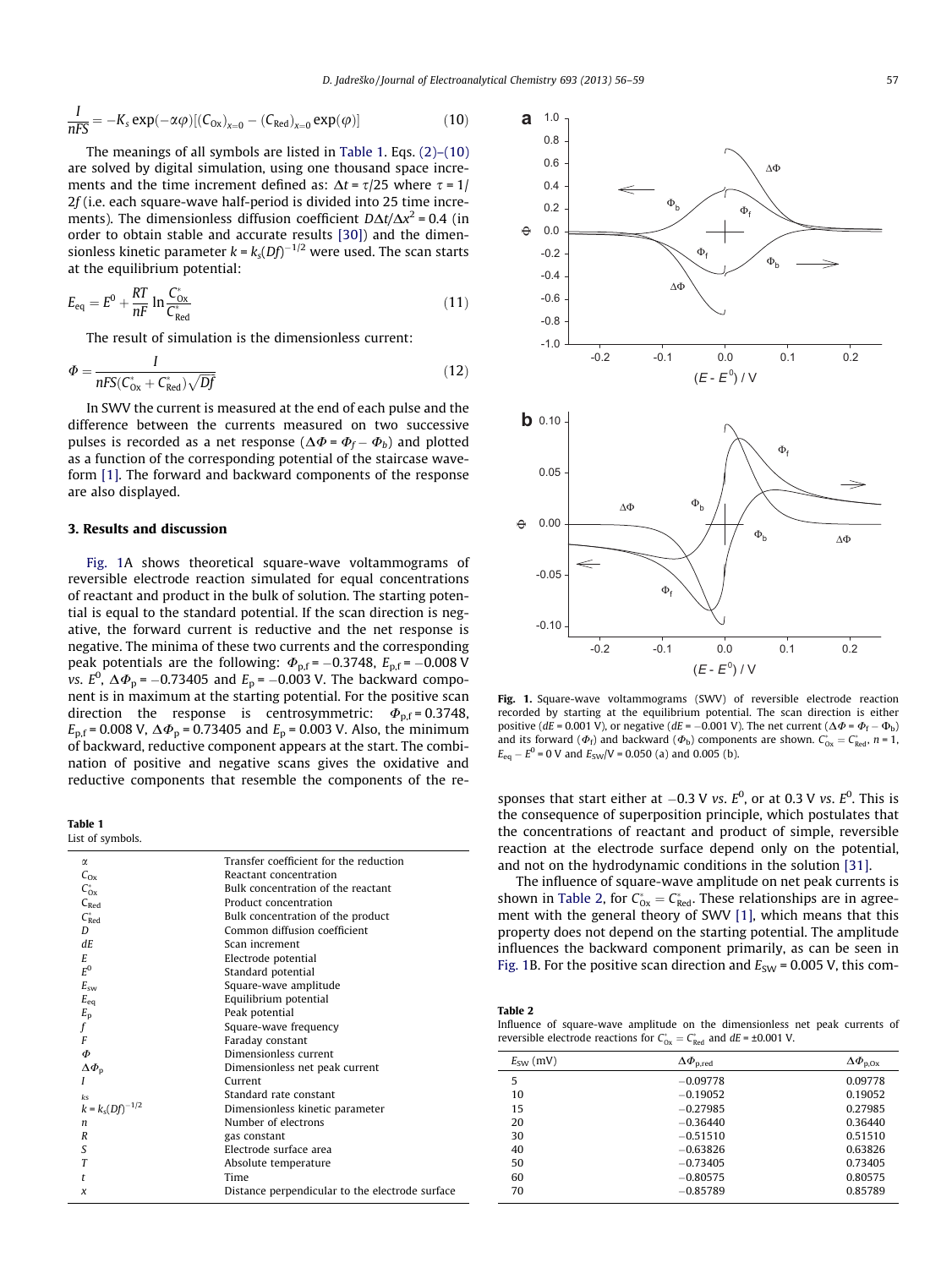ponent is reductive only for  $E-E^0$  < 0.022 V, so that the net response is smaller than the forward component at all other potentials. However, the net peak potentials are independent of square-wave amplitude.

The voltammograms calculated for various concentrations of reactant and product of reversible electrode reaction are shown in Fig. 2. If  $C_{ox}^*/C_{Red}^* = 2$  the equilibrium potential is 0.0178 V vs.  $E^0$ , and if  $C^*_{\rm Ox}/C^*_{\rm Red}=$  0.5 it is  $-0.0178$  V. In both cases the response to the reductive scan is not a camera obscura image of the response caused by the oxidative scan. However, there is a central symmetry between Fig. 2A and B because of inverse concentration ratios. In the first figure the net response to the negative scan is absolutely bigger ( $\Delta\varPhi_{\rm p}$  = –0.7364 and  $E_{\rm p}-E^0$  = –0.0002 V) than the net response to the positive scan ( $\Delta \varPhi_{\rm p}$  = 0.6849 and  $E_{\rm p}$  –  $E^{\rm 0}$  = 0.0198 V). Furthermore, both forward and backward components that correspond to the reductive scan exhibit well defined extremes ( $\Phi_{p,f}$  = - $-0.3981$ ,  $E_{\text{p,f}}$  =  $-0.0022$  V,  $\Phi_{\text{p,b}}$  = 0.3389 and  $E_{\text{p,b}}$  = 0.0018 V), while the minimum of the backward component of the response to the oxidative scan appears at the starting potential. In Fig. 2B these relationships are opposite because  $C^*_{\text{Red}} > C^*_{\text{Ox}}$ . The response to the oxidative scan consists of well developed components  $(\Phi_{\rm p,f}$  = 0.3981,  $E_{\rm p,f}$  = 0.0022 V,  $\Phi_{\rm p,b}$  = -0.3389 and  $E_{\rm p,b}$  = -0.0018 V) and its net peak current ( $\Delta \Phi$ <sub>p</sub> = 0.7364,  $E$ <sub>p</sub> = 0.0002 V) is bigger than the negative value of the net peak current caused by the reductive scan ( $\Delta \varPhi_{\rm p}$  =  $-0.6849$ ,  $E_{\rm p}$  –  $E^{\rm 0}$  =  $-0.0198$  V).

Fig. 2 demonstrates a qualitative criterion for the estimation of redox state of investigated substance. Note that the ratio  $\mathcal{C}^*_{\mathsf{Ox}}/\mathcal{C}^*_{\mathsf{Red}}$ 



Fig. 2. SWV of reversible electrode reaction.  $E_{\text{st}} = E_{\text{eq}}$ ,  $E_{\text{SW}} = 0.050$  V,  $dE = \pm 0.001$  V,  $n = 1$  and  $C^*_{0x}/C^*_{Red} = 2$  (a) and 0.5 (b).

can be assessed from the equilibrium potential only if the standard, or formal potential is known. However, the redox state can be calculated from the ratio of peak currents of forward and backward components of better developed response. A linear relationship between  $-\Phi_{\rm p,f}/\Phi_{\rm p,b}$  and  $C^*_{\rm 0x}/C^*_{\rm Red}$  is shown in Fig. 3. It is calculated from the responses to the oxidative scan under the condition that  $C_{\rm 0x}^*/C_{\rm Red}^* <$  0.7 (see Fig. 2B). The relationship satisfies the following equation:

$$
-\frac{\Phi_{pf}}{\Phi_{p,b}} = 1.3187 - 0.2884 \frac{C_{0x}^*}{C_{\text{Red}}^*}
$$
\n(13)

If  $C_{0x}^*/C_{\text{Red}}^* > 1.4$ , the ratio  $-\Phi_{p,f}/\Phi_{p,b}$  must be measured from the response to the reductive scan (see Fig. 2A). This ratio is a linear function of the ratio  $C^*_{\text{Red}}/C^*_{\text{Ox}}$ :

$$
-\frac{\Phi_{p,f}}{\Phi_{p,b}} = 1.3187 - 0.2884 \frac{C_{\text{Red}}^*}{C_{\text{Ox}}^*} \tag{14}
$$

In the range  $0.7 < C_{\text{Ox}}^*/C_{\text{Red}}^* < 1.4$  the absolute values of backward components are the biggest at the starting potential (see [Fig. 1A](#page-1-0)). This is also an indication of the redox state of the system.

The experimental application of the above results can be performed, if a value of the equilibrium potential is known. Experimentally, a precise value of the equilibrium potential, of both redox components presented in solution, could be obtained by setting the instrument (potentiostat) in OCP (open circle potential) mode in condition of cyclic voltammetry. Thus, the initial potential is set as the  $E_{eq}$ . In other words, regardless of the voltammetric techniques, all voltammograms can then be recorded starting from this potential (in both scan directions). Furthermore, when the  $E_{eq}$ is known, the redox state of the system (i.e.  $C_{\text{Ox}}^*/C_{\text{Red}}^*$ ) can be estimated from the peak currents ratio (so knowledge of the  $E^0$  is not necessary). This holds for reversible electrode reaction [\(1\).](#page-0-0) On the other hand, reversibility of the electrode process can be assessed from the current at the starting potential (see [Figs. 1, 4 and](#page-1-0) [5](#page-1-0)).

[Fig. 4](#page-3-0) shows SWV responses of quasireversible electrode reaction, calculated for  $C_{ox}^* = C_{Red}^*$ ,  $\kappa$  = 0.05 and  $\alpha$  = 0.4. Electrode kinetics diminishes the forward component and changes the form of the backward component, similarly as the square-wave amplitude does (see [Fig. 1](#page-1-0)B). Also, the kinetics increases the difference between peak potentials of forward components in the reduction and oxidation ( $E_{p,f}$  = -0.066 V and  $E_{p,f}$  = 0.051 V, respectively). Furthermore, there is no symmetry in this figure because the transfer



Fig. 3. Dependence of the ratio of peak currents of the forward and backward components of the SWV response to the oxidative scan on the ratio of bulk concentrations of the reactant and product of reversible electrode reaction.  $E_{\text{st}} = E_{\text{eq}}$ ,  $E_{SW}$  = 0.050 V,  $n = 1$  and  $dE = 0.001$  V.